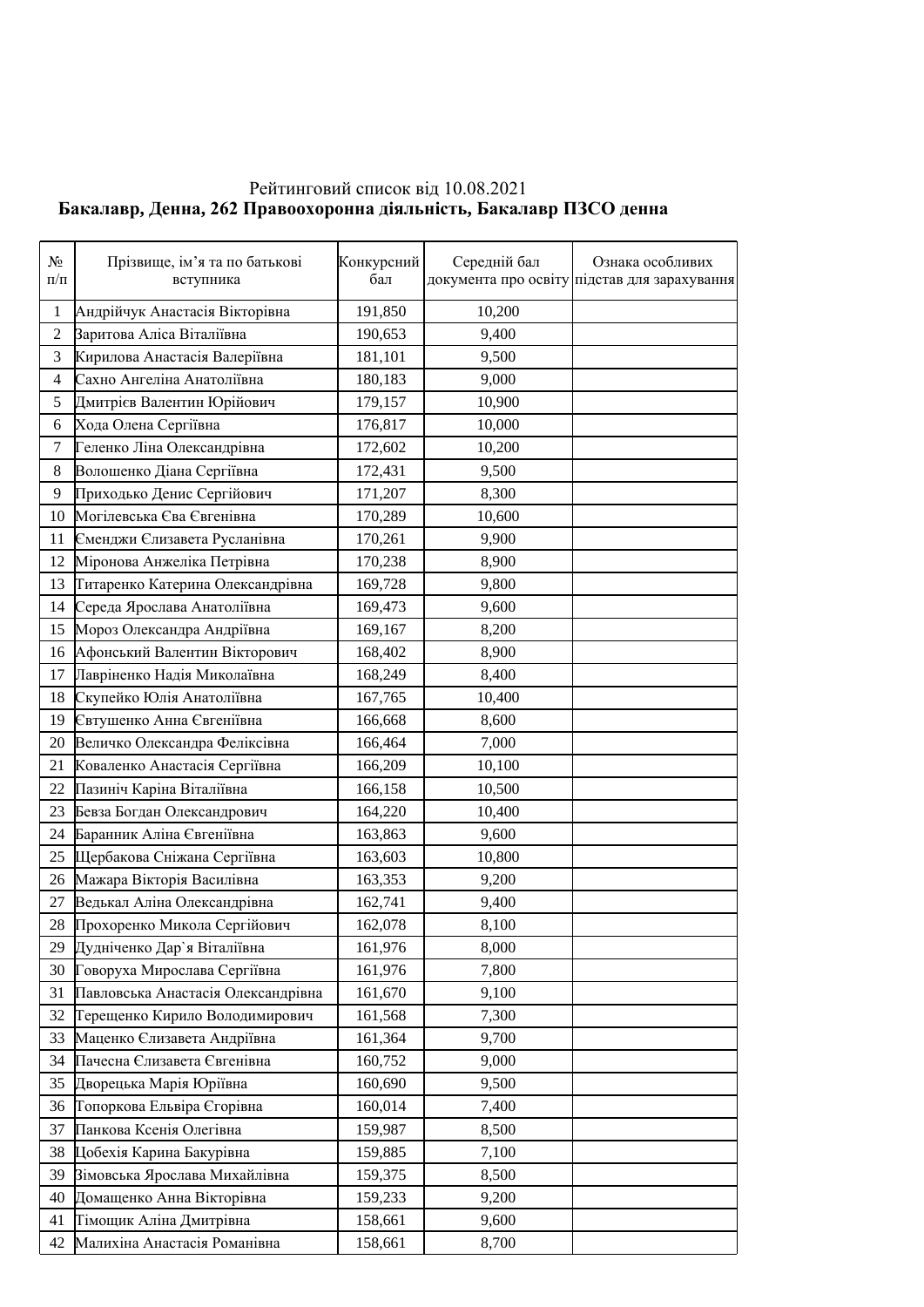| 43 | Гогішвілі Анна Сергіївна          | 158,610 | 7,700  |  |
|----|-----------------------------------|---------|--------|--|
| 44 | Моргуненко Дарина Анатоліївна     | 158,349 | 8,300  |  |
| 45 | Перцова Анастасія Дмитрівна       | 158,253 | 8,100  |  |
| 46 | Черненко Марія Валеріївна         | 157,896 | 9,500  |  |
| 47 | Касяненко Софія Олександрівна     | 157,590 | 9,200  |  |
| 48 | Котенко Тетяна Анатоліївна        | 156,978 | 8,800  |  |
| 49 | Погосян Ангеліна Артемівна        | 156,774 | 9,800  |  |
| 50 | Скрипник Анна Сергіївна           | 156,519 | 8,600  |  |
| 51 | Киркач Дар'я Андріївна            | 155,800 | 10,000 |  |
| 52 | Кочевська Вікторія Геннадіївна    | 155,448 | 9,900  |  |
| 53 | Лановенко Андрій Анатолійович     | 155,346 | 7,000  |  |
| 54 | Філіпов Богдан Анатолійович       | 155,193 | 6,400  |  |
| 55 | Ломова Софія Сергіївна            | 154,916 | 8,600  |  |
| 56 | Некрасова Мирослава Дмитрівна     | 154,275 | 10,500 |  |
| 57 | Корольонок Крістіна Анатоліївна   | 154,122 | 9,000  |  |
| 58 | Іщук Ольга Володимирівна          | 154,020 | 8,700  |  |
| 59 | Риженко Іван Олексійович          | 154,020 | 8,400  |  |
| 60 | Сириця Альбіна Ігорівна           | 153,969 | 8,200  |  |
| 61 | Бузоверя Владислава Андріївна     | 153,765 | 8,000  |  |
| 62 | Єгорова Вікторія Олегівна         | 153,765 | 7,600  |  |
| 63 | Миросенко Оксана Олегівна         | 153,714 | 8,500  |  |
| 64 | Завражній Андрій Іванович         | 153,667 | 7,500  |  |
| 65 | Кириченко Ілля Андрійович         | 153,459 | 7,400  |  |
| 66 | Лук'янченко Юліана Ігорівна       | 153,204 | 9,900  |  |
| 67 | Крижановська Вікторія Юріївна     | 153,153 | 7,800  |  |
| 68 | Марсавіна Інга Сергіївна          | 153,051 | 9,500  |  |
| 69 | Акопян Роман Андрійович           | 152,898 | 8,700  |  |
| 70 | Паулаускяйте Вікторія Дімгаудас   | 152,541 | 8,600  |  |
| 71 | Щербаков Максим Олександрович     | 152,439 | 10,100 |  |
| 72 | Заїка Даніїл Сергійович           | 152,337 | 7,500  |  |
| 73 | Дідур Марина Вадимівна            | 152,031 | 6,900  |  |
| 74 | Москаленко Денис Андрійович       | 151,980 | 7,600  |  |
| 75 | Лісунов Данііл Андрійович         | 151,929 | 6,600  |  |
| 76 | Журавльова Анастасія Віталіївна   | 151,638 | 9,600  |  |
| 77 | Подліянов Владислав Володимирович | 151,470 | 7,300  |  |
| 78 | Гіренко Руслана Денисівна         | 151,317 | 5,800  |  |
| 79 | Лупандін Захар Сергійович         | 150,909 | 7,700  |  |
| 80 | Сінчук Олена Олександрівна        | 150,807 | 8,600  |  |
| 81 | Мартіросян Давід Альбертович      | 150,654 | 8,300  |  |
| 82 | Близнюк Анна Сергіївна            | 150,442 | 10,100 |  |
| 83 | Сбітнєва Оксана Борисівна         | 150,042 | 9,600  |  |
| 84 | Солоп Каміла Романівна            | 150,042 | 8,900  |  |
| 85 | Нужний Дмитро Євгенійович         | 149,991 | 8,900  |  |
| 86 | Пономар Андрій Олексійович        | 149,838 | 8,300  |  |
| 87 | Томчук Святослав Денисович        | 149,787 | 8,100  |  |
| 88 | Заболотній Владислав Андрійович   | 149,634 | 7,400  |  |
| 89 | Терепищий Єгор Сергійович         | 149,583 | 7,700  |  |
| 90 | Павелько Діана Юріївна            | 149,481 | 7,800  |  |
| 91 | Тріщук Юлія Олександрівна         | 149,349 | 6,000  |  |
| 92 | Копич Віолета Антонівна           | 149,328 | 9,100  |  |
| 93 | Зоріна Світлана Євгеніївна        | 149,089 | 10,100 |  |
| 94 | Адкіна Аріна Андріївна            | 148,920 | 9,000  |  |
| 95 | Рябінін Олександр Едуардович      | 148,869 | 8,400  |  |
|    |                                   |         |        |  |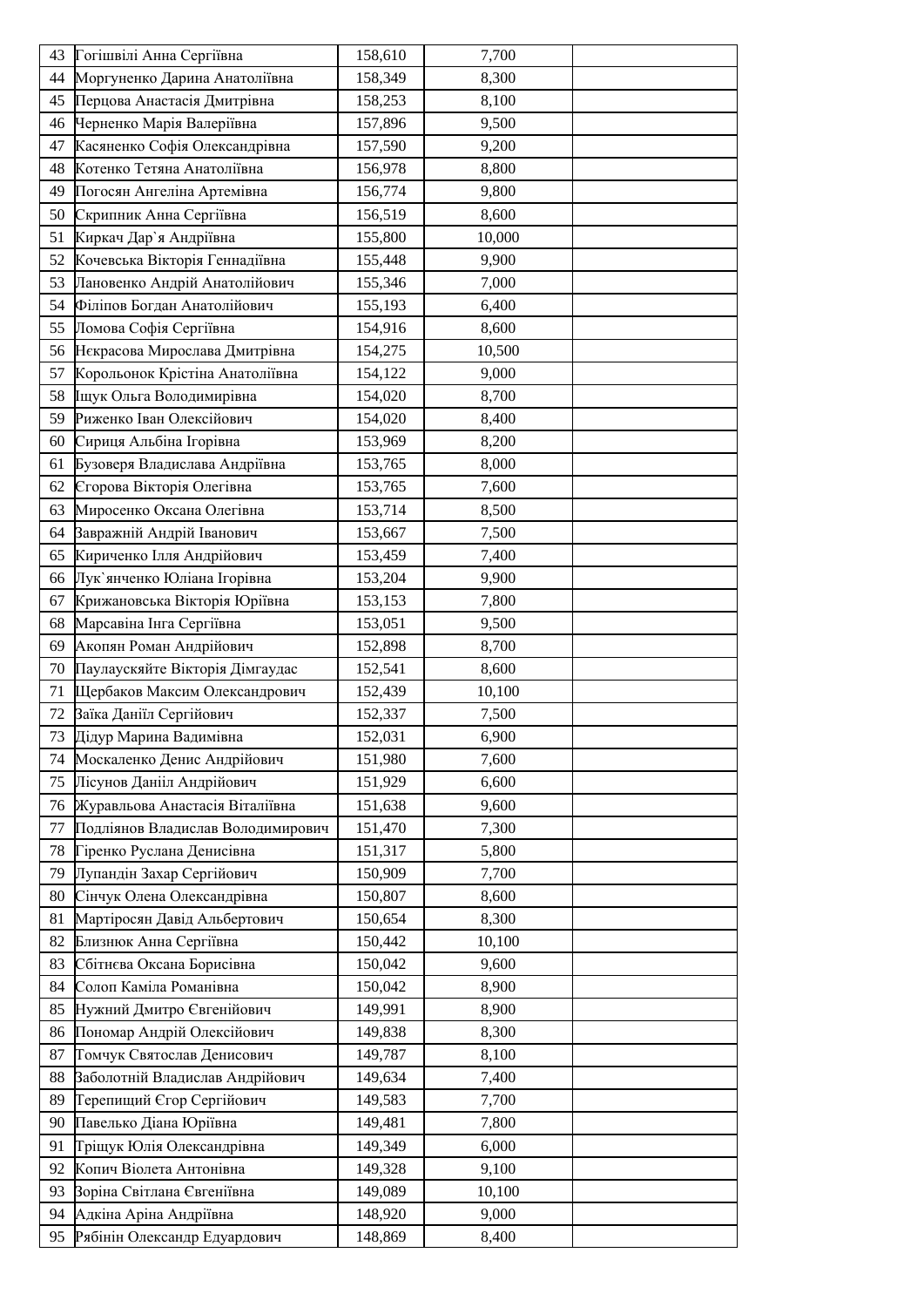| Литвиненко Олександрія<br>97<br>148,512<br>6,700<br>Олександрівна<br>Меліксетян Тетяна Оніківна<br>98<br>148,257<br>9,600<br>Іващенко Артем Юрійович<br>99<br>148,155<br>6,500<br>100 Скоропад Ярослав Дмитрович<br>148,053<br>8,800<br>Писаревський Євгеній Юлійович<br>147,951<br>8,100<br>101<br>102 Крамаренко Олександра Василівна<br>147,951<br>7,800<br>103 Черевко Володимир Павлович<br>147,849<br>8,400<br>Тимченко Аліна Олександрівна<br>104<br>9,000<br>147,373<br>105 Ступак Тетяна Вікторівна<br>146,931<br>9,200<br>106 Переверзєв Дмитро Ігорович<br>146,931<br>7,400<br>107 Горшкова Марія Андріївна<br>146,778<br>8,100<br>108 Катанус Денис Ярославович<br>146,727<br>5,200<br>109 Котюх Роман Дмитрович<br>146,472<br>6,800<br>110 Генкін Віктор Вікторович<br>146,280<br>8,100<br>111 Мірошник Валерія Сергіївна<br>146,166<br>9,700<br>112 Борозняк Олексій Андрійович<br>146,013<br>6,700<br>113 Притула Вероніка Андріївна<br>145,911<br>8,200<br>114 Гюріна Аліса Юріївна<br>145,809<br>7,700<br>115 Ярошенко Микола Костянтинович<br>145,758<br>6,500<br>116 Катеринюк Ангеліна Миколаївна<br>7,200<br>145,656<br>117 Малахов Олександр Павлович<br>145,656<br>5,900<br>118 Баштаненко Дар'я Сергіївна<br>145,503<br>8,400<br>119 Кутіщев Святослав Вячеславович<br>145,401<br>10,000<br>120 Іщенко Маргарита Владиславівна<br>145,401<br>4,100 |
|----------------------------------------------------------------------------------------------------------------------------------------------------------------------------------------------------------------------------------------------------------------------------------------------------------------------------------------------------------------------------------------------------------------------------------------------------------------------------------------------------------------------------------------------------------------------------------------------------------------------------------------------------------------------------------------------------------------------------------------------------------------------------------------------------------------------------------------------------------------------------------------------------------------------------------------------------------------------------------------------------------------------------------------------------------------------------------------------------------------------------------------------------------------------------------------------------------------------------------------------------------------------------------------------------------------------------------------------------------------------------|
|                                                                                                                                                                                                                                                                                                                                                                                                                                                                                                                                                                                                                                                                                                                                                                                                                                                                                                                                                                                                                                                                                                                                                                                                                                                                                                                                                                            |
|                                                                                                                                                                                                                                                                                                                                                                                                                                                                                                                                                                                                                                                                                                                                                                                                                                                                                                                                                                                                                                                                                                                                                                                                                                                                                                                                                                            |
|                                                                                                                                                                                                                                                                                                                                                                                                                                                                                                                                                                                                                                                                                                                                                                                                                                                                                                                                                                                                                                                                                                                                                                                                                                                                                                                                                                            |
|                                                                                                                                                                                                                                                                                                                                                                                                                                                                                                                                                                                                                                                                                                                                                                                                                                                                                                                                                                                                                                                                                                                                                                                                                                                                                                                                                                            |
|                                                                                                                                                                                                                                                                                                                                                                                                                                                                                                                                                                                                                                                                                                                                                                                                                                                                                                                                                                                                                                                                                                                                                                                                                                                                                                                                                                            |
|                                                                                                                                                                                                                                                                                                                                                                                                                                                                                                                                                                                                                                                                                                                                                                                                                                                                                                                                                                                                                                                                                                                                                                                                                                                                                                                                                                            |
|                                                                                                                                                                                                                                                                                                                                                                                                                                                                                                                                                                                                                                                                                                                                                                                                                                                                                                                                                                                                                                                                                                                                                                                                                                                                                                                                                                            |
|                                                                                                                                                                                                                                                                                                                                                                                                                                                                                                                                                                                                                                                                                                                                                                                                                                                                                                                                                                                                                                                                                                                                                                                                                                                                                                                                                                            |
|                                                                                                                                                                                                                                                                                                                                                                                                                                                                                                                                                                                                                                                                                                                                                                                                                                                                                                                                                                                                                                                                                                                                                                                                                                                                                                                                                                            |
|                                                                                                                                                                                                                                                                                                                                                                                                                                                                                                                                                                                                                                                                                                                                                                                                                                                                                                                                                                                                                                                                                                                                                                                                                                                                                                                                                                            |
|                                                                                                                                                                                                                                                                                                                                                                                                                                                                                                                                                                                                                                                                                                                                                                                                                                                                                                                                                                                                                                                                                                                                                                                                                                                                                                                                                                            |
|                                                                                                                                                                                                                                                                                                                                                                                                                                                                                                                                                                                                                                                                                                                                                                                                                                                                                                                                                                                                                                                                                                                                                                                                                                                                                                                                                                            |
|                                                                                                                                                                                                                                                                                                                                                                                                                                                                                                                                                                                                                                                                                                                                                                                                                                                                                                                                                                                                                                                                                                                                                                                                                                                                                                                                                                            |
|                                                                                                                                                                                                                                                                                                                                                                                                                                                                                                                                                                                                                                                                                                                                                                                                                                                                                                                                                                                                                                                                                                                                                                                                                                                                                                                                                                            |
|                                                                                                                                                                                                                                                                                                                                                                                                                                                                                                                                                                                                                                                                                                                                                                                                                                                                                                                                                                                                                                                                                                                                                                                                                                                                                                                                                                            |
|                                                                                                                                                                                                                                                                                                                                                                                                                                                                                                                                                                                                                                                                                                                                                                                                                                                                                                                                                                                                                                                                                                                                                                                                                                                                                                                                                                            |
|                                                                                                                                                                                                                                                                                                                                                                                                                                                                                                                                                                                                                                                                                                                                                                                                                                                                                                                                                                                                                                                                                                                                                                                                                                                                                                                                                                            |
|                                                                                                                                                                                                                                                                                                                                                                                                                                                                                                                                                                                                                                                                                                                                                                                                                                                                                                                                                                                                                                                                                                                                                                                                                                                                                                                                                                            |
|                                                                                                                                                                                                                                                                                                                                                                                                                                                                                                                                                                                                                                                                                                                                                                                                                                                                                                                                                                                                                                                                                                                                                                                                                                                                                                                                                                            |
|                                                                                                                                                                                                                                                                                                                                                                                                                                                                                                                                                                                                                                                                                                                                                                                                                                                                                                                                                                                                                                                                                                                                                                                                                                                                                                                                                                            |
|                                                                                                                                                                                                                                                                                                                                                                                                                                                                                                                                                                                                                                                                                                                                                                                                                                                                                                                                                                                                                                                                                                                                                                                                                                                                                                                                                                            |
|                                                                                                                                                                                                                                                                                                                                                                                                                                                                                                                                                                                                                                                                                                                                                                                                                                                                                                                                                                                                                                                                                                                                                                                                                                                                                                                                                                            |
|                                                                                                                                                                                                                                                                                                                                                                                                                                                                                                                                                                                                                                                                                                                                                                                                                                                                                                                                                                                                                                                                                                                                                                                                                                                                                                                                                                            |
|                                                                                                                                                                                                                                                                                                                                                                                                                                                                                                                                                                                                                                                                                                                                                                                                                                                                                                                                                                                                                                                                                                                                                                                                                                                                                                                                                                            |
|                                                                                                                                                                                                                                                                                                                                                                                                                                                                                                                                                                                                                                                                                                                                                                                                                                                                                                                                                                                                                                                                                                                                                                                                                                                                                                                                                                            |
| 121 Голубенко Юлія Андріївна<br>9,600<br>145,396<br>122 Жукова Віолета Миколаївна<br>145,350<br>9,100                                                                                                                                                                                                                                                                                                                                                                                                                                                                                                                                                                                                                                                                                                                                                                                                                                                                                                                                                                                                                                                                                                                                                                                                                                                                      |
| 123 Попович Олексій Олексійович<br>145,095<br>8,800                                                                                                                                                                                                                                                                                                                                                                                                                                                                                                                                                                                                                                                                                                                                                                                                                                                                                                                                                                                                                                                                                                                                                                                                                                                                                                                        |
| 124 Алієв Кемал Ілгарович<br>145,095<br>6,000                                                                                                                                                                                                                                                                                                                                                                                                                                                                                                                                                                                                                                                                                                                                                                                                                                                                                                                                                                                                                                                                                                                                                                                                                                                                                                                              |
| 125 Муляр Роман Русланович<br>144,993<br>7,200                                                                                                                                                                                                                                                                                                                                                                                                                                                                                                                                                                                                                                                                                                                                                                                                                                                                                                                                                                                                                                                                                                                                                                                                                                                                                                                             |
| 126 Брей Вікторія Володимирівна<br>144,993<br>5,600                                                                                                                                                                                                                                                                                                                                                                                                                                                                                                                                                                                                                                                                                                                                                                                                                                                                                                                                                                                                                                                                                                                                                                                                                                                                                                                        |
| 127 Колодій Альона Володимирівна<br>144,891<br>10,500                                                                                                                                                                                                                                                                                                                                                                                                                                                                                                                                                                                                                                                                                                                                                                                                                                                                                                                                                                                                                                                                                                                                                                                                                                                                                                                      |
| 128 Омел'яненко Юлія Володимирівна<br>144,824<br>7,900                                                                                                                                                                                                                                                                                                                                                                                                                                                                                                                                                                                                                                                                                                                                                                                                                                                                                                                                                                                                                                                                                                                                                                                                                                                                                                                     |
| 129 Осипенко Станіслав Романович<br>144,789<br>8,100                                                                                                                                                                                                                                                                                                                                                                                                                                                                                                                                                                                                                                                                                                                                                                                                                                                                                                                                                                                                                                                                                                                                                                                                                                                                                                                       |
| 130 Костенко Микола Віталійович<br>8,500<br>144,772                                                                                                                                                                                                                                                                                                                                                                                                                                                                                                                                                                                                                                                                                                                                                                                                                                                                                                                                                                                                                                                                                                                                                                                                                                                                                                                        |
| 131 Куліш Анастасія Олексіївна<br>144,738<br>9,400                                                                                                                                                                                                                                                                                                                                                                                                                                                                                                                                                                                                                                                                                                                                                                                                                                                                                                                                                                                                                                                                                                                                                                                                                                                                                                                         |
| 132 Пашкіна Анастасія Олександрівна<br>6,600<br>144,585                                                                                                                                                                                                                                                                                                                                                                                                                                                                                                                                                                                                                                                                                                                                                                                                                                                                                                                                                                                                                                                                                                                                                                                                                                                                                                                    |
| 133 Саннікова Ольга Олександрівна<br>144,534<br>8,000                                                                                                                                                                                                                                                                                                                                                                                                                                                                                                                                                                                                                                                                                                                                                                                                                                                                                                                                                                                                                                                                                                                                                                                                                                                                                                                      |
| 134 Чумак Владислав Дмитрович<br>144,330<br>8,600                                                                                                                                                                                                                                                                                                                                                                                                                                                                                                                                                                                                                                                                                                                                                                                                                                                                                                                                                                                                                                                                                                                                                                                                                                                                                                                          |
| 135 Яковлев Ярослав Едуардович<br>144,330<br>7,100                                                                                                                                                                                                                                                                                                                                                                                                                                                                                                                                                                                                                                                                                                                                                                                                                                                                                                                                                                                                                                                                                                                                                                                                                                                                                                                         |
| 136 Алімова Діана Олександрівна<br>144,279<br>9,100                                                                                                                                                                                                                                                                                                                                                                                                                                                                                                                                                                                                                                                                                                                                                                                                                                                                                                                                                                                                                                                                                                                                                                                                                                                                                                                        |
| 137 Олійник Софія Геннадіївна<br>144,095<br>9,500                                                                                                                                                                                                                                                                                                                                                                                                                                                                                                                                                                                                                                                                                                                                                                                                                                                                                                                                                                                                                                                                                                                                                                                                                                                                                                                          |
| 138 Гончар Юлія Олександрівна<br>144,095<br>9,200                                                                                                                                                                                                                                                                                                                                                                                                                                                                                                                                                                                                                                                                                                                                                                                                                                                                                                                                                                                                                                                                                                                                                                                                                                                                                                                          |
| 139 Аносова Тетяна Сергіївна<br>144,075<br>7,400                                                                                                                                                                                                                                                                                                                                                                                                                                                                                                                                                                                                                                                                                                                                                                                                                                                                                                                                                                                                                                                                                                                                                                                                                                                                                                                           |
| 140 Савін Ростислав Євгенович<br>7,200<br>143,871                                                                                                                                                                                                                                                                                                                                                                                                                                                                                                                                                                                                                                                                                                                                                                                                                                                                                                                                                                                                                                                                                                                                                                                                                                                                                                                          |
| 141 Бойко Єлизавета Ігорівна<br>143,835<br>8,700                                                                                                                                                                                                                                                                                                                                                                                                                                                                                                                                                                                                                                                                                                                                                                                                                                                                                                                                                                                                                                                                                                                                                                                                                                                                                                                           |
| 142 Кореновська Вікторія Олександрівна<br>9,700<br>143,769                                                                                                                                                                                                                                                                                                                                                                                                                                                                                                                                                                                                                                                                                                                                                                                                                                                                                                                                                                                                                                                                                                                                                                                                                                                                                                                 |
| 143 Сліава Деві Важайович<br>143,718<br>7,100                                                                                                                                                                                                                                                                                                                                                                                                                                                                                                                                                                                                                                                                                                                                                                                                                                                                                                                                                                                                                                                                                                                                                                                                                                                                                                                              |
| 144 Коваленко Арсен Володимирович<br>143,667<br>7,800                                                                                                                                                                                                                                                                                                                                                                                                                                                                                                                                                                                                                                                                                                                                                                                                                                                                                                                                                                                                                                                                                                                                                                                                                                                                                                                      |
| 145 Якимчук Владислав Анатолійович<br>143,667<br>6,300                                                                                                                                                                                                                                                                                                                                                                                                                                                                                                                                                                                                                                                                                                                                                                                                                                                                                                                                                                                                                                                                                                                                                                                                                                                                                                                     |
| 146 Кондратенко Анастасія Юріївна<br>9,000<br>143,616                                                                                                                                                                                                                                                                                                                                                                                                                                                                                                                                                                                                                                                                                                                                                                                                                                                                                                                                                                                                                                                                                                                                                                                                                                                                                                                      |
| 147 Каплуновська Вікторія Юріївна<br>143,523<br>8,800                                                                                                                                                                                                                                                                                                                                                                                                                                                                                                                                                                                                                                                                                                                                                                                                                                                                                                                                                                                                                                                                                                                                                                                                                                                                                                                      |
| 148 Артюхова Ірина Романівна<br>143,514<br>7,600                                                                                                                                                                                                                                                                                                                                                                                                                                                                                                                                                                                                                                                                                                                                                                                                                                                                                                                                                                                                                                                                                                                                                                                                                                                                                                                           |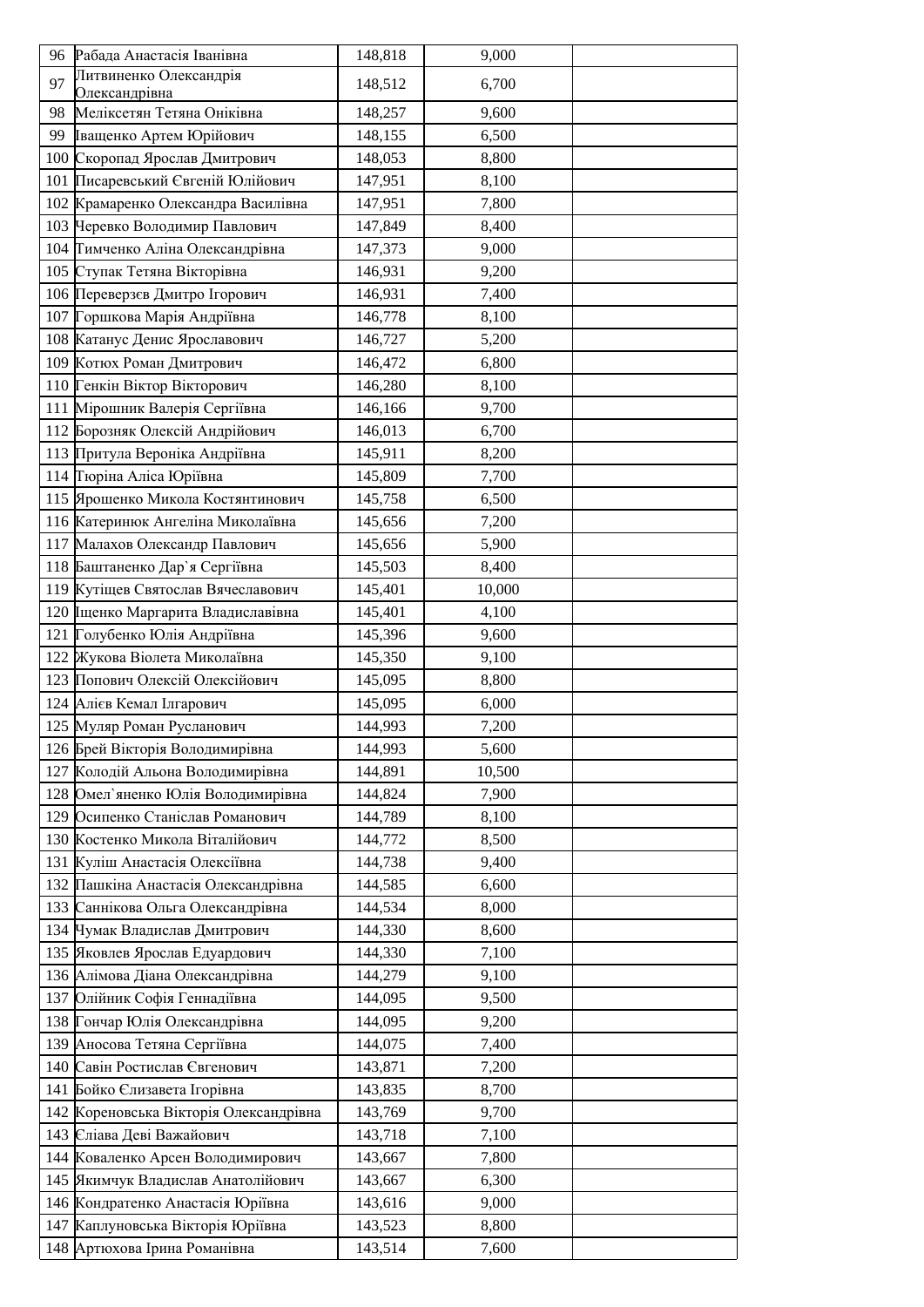| 150 Вінченко Маргарита Романівна<br>143,004<br>8,800<br>151 Володько Інна Петрівна<br>143,004<br>7,900<br>152 Лазаренко Олександр Петрович<br>142,953<br>7,000<br>153 Ішуніна Кароліна Костянтинівна<br>142,902<br>10,000<br>154 Супруненко Євгенія Олексіївна<br>4,600<br>142,902<br>155 Мерцалова Софія Андріївна<br>142,341<br>7,500<br>156 Боброва Анастасія Миколаївна<br>142,275<br>6,300<br>157 Неткал Дмитро Олександрович<br>142,239<br>5,600<br>158 Репій Тетяна Геннадіївна<br>142,137<br>10,400<br>159 Байстрюченко Данило Олександрович<br>142,137<br>7,000<br>160 Чайковська Анастасія Русланівна<br>142,035<br>7,100<br>161 Малютенко Діана Ігорівна<br>141,984<br>7,300<br>162 Чурилова Світлана Сергіївна<br>141,882<br>9,000<br>163 Щетіннікова Вероніка Сергіївна<br>10,700<br>141,831<br>164 Кулига Анастасія Сергіївна<br>141,474<br>8,200<br>165 Срик Владислав Вікторович<br>141,474<br>5,500<br>166 Шайген Владислав Максимович<br>141,066<br>7,200<br>167 Вакарчук Марія Андріївна<br>140,811<br>7,000<br>168 Баленко Ростислав Васильович<br>140,760<br>8,500<br>169 Мендус Юлія Сергіївна<br>140,760<br>6,400<br>170 Майборода Анна Русланівна<br>140,556<br>9,200<br>171 Самофалова Аліна Іванівна<br>140,556<br>7,400<br>172 Коврижко Владислав Олександрович<br>140,454<br>8,500<br>173 Руденко Андрій Дмитрович<br>140,352<br>6,200<br>174 Баберда Ярослав Олександрович<br>6,700<br>140,148 |
|-----------------------------------------------------------------------------------------------------------------------------------------------------------------------------------------------------------------------------------------------------------------------------------------------------------------------------------------------------------------------------------------------------------------------------------------------------------------------------------------------------------------------------------------------------------------------------------------------------------------------------------------------------------------------------------------------------------------------------------------------------------------------------------------------------------------------------------------------------------------------------------------------------------------------------------------------------------------------------------------------------------------------------------------------------------------------------------------------------------------------------------------------------------------------------------------------------------------------------------------------------------------------------------------------------------------------------------------------------------------------------------------------------------------------------|
|                                                                                                                                                                                                                                                                                                                                                                                                                                                                                                                                                                                                                                                                                                                                                                                                                                                                                                                                                                                                                                                                                                                                                                                                                                                                                                                                                                                                                             |
|                                                                                                                                                                                                                                                                                                                                                                                                                                                                                                                                                                                                                                                                                                                                                                                                                                                                                                                                                                                                                                                                                                                                                                                                                                                                                                                                                                                                                             |
|                                                                                                                                                                                                                                                                                                                                                                                                                                                                                                                                                                                                                                                                                                                                                                                                                                                                                                                                                                                                                                                                                                                                                                                                                                                                                                                                                                                                                             |
|                                                                                                                                                                                                                                                                                                                                                                                                                                                                                                                                                                                                                                                                                                                                                                                                                                                                                                                                                                                                                                                                                                                                                                                                                                                                                                                                                                                                                             |
|                                                                                                                                                                                                                                                                                                                                                                                                                                                                                                                                                                                                                                                                                                                                                                                                                                                                                                                                                                                                                                                                                                                                                                                                                                                                                                                                                                                                                             |
|                                                                                                                                                                                                                                                                                                                                                                                                                                                                                                                                                                                                                                                                                                                                                                                                                                                                                                                                                                                                                                                                                                                                                                                                                                                                                                                                                                                                                             |
|                                                                                                                                                                                                                                                                                                                                                                                                                                                                                                                                                                                                                                                                                                                                                                                                                                                                                                                                                                                                                                                                                                                                                                                                                                                                                                                                                                                                                             |
|                                                                                                                                                                                                                                                                                                                                                                                                                                                                                                                                                                                                                                                                                                                                                                                                                                                                                                                                                                                                                                                                                                                                                                                                                                                                                                                                                                                                                             |
|                                                                                                                                                                                                                                                                                                                                                                                                                                                                                                                                                                                                                                                                                                                                                                                                                                                                                                                                                                                                                                                                                                                                                                                                                                                                                                                                                                                                                             |
|                                                                                                                                                                                                                                                                                                                                                                                                                                                                                                                                                                                                                                                                                                                                                                                                                                                                                                                                                                                                                                                                                                                                                                                                                                                                                                                                                                                                                             |
|                                                                                                                                                                                                                                                                                                                                                                                                                                                                                                                                                                                                                                                                                                                                                                                                                                                                                                                                                                                                                                                                                                                                                                                                                                                                                                                                                                                                                             |
|                                                                                                                                                                                                                                                                                                                                                                                                                                                                                                                                                                                                                                                                                                                                                                                                                                                                                                                                                                                                                                                                                                                                                                                                                                                                                                                                                                                                                             |
|                                                                                                                                                                                                                                                                                                                                                                                                                                                                                                                                                                                                                                                                                                                                                                                                                                                                                                                                                                                                                                                                                                                                                                                                                                                                                                                                                                                                                             |
|                                                                                                                                                                                                                                                                                                                                                                                                                                                                                                                                                                                                                                                                                                                                                                                                                                                                                                                                                                                                                                                                                                                                                                                                                                                                                                                                                                                                                             |
|                                                                                                                                                                                                                                                                                                                                                                                                                                                                                                                                                                                                                                                                                                                                                                                                                                                                                                                                                                                                                                                                                                                                                                                                                                                                                                                                                                                                                             |
|                                                                                                                                                                                                                                                                                                                                                                                                                                                                                                                                                                                                                                                                                                                                                                                                                                                                                                                                                                                                                                                                                                                                                                                                                                                                                                                                                                                                                             |
|                                                                                                                                                                                                                                                                                                                                                                                                                                                                                                                                                                                                                                                                                                                                                                                                                                                                                                                                                                                                                                                                                                                                                                                                                                                                                                                                                                                                                             |
|                                                                                                                                                                                                                                                                                                                                                                                                                                                                                                                                                                                                                                                                                                                                                                                                                                                                                                                                                                                                                                                                                                                                                                                                                                                                                                                                                                                                                             |
|                                                                                                                                                                                                                                                                                                                                                                                                                                                                                                                                                                                                                                                                                                                                                                                                                                                                                                                                                                                                                                                                                                                                                                                                                                                                                                                                                                                                                             |
|                                                                                                                                                                                                                                                                                                                                                                                                                                                                                                                                                                                                                                                                                                                                                                                                                                                                                                                                                                                                                                                                                                                                                                                                                                                                                                                                                                                                                             |
|                                                                                                                                                                                                                                                                                                                                                                                                                                                                                                                                                                                                                                                                                                                                                                                                                                                                                                                                                                                                                                                                                                                                                                                                                                                                                                                                                                                                                             |
|                                                                                                                                                                                                                                                                                                                                                                                                                                                                                                                                                                                                                                                                                                                                                                                                                                                                                                                                                                                                                                                                                                                                                                                                                                                                                                                                                                                                                             |
|                                                                                                                                                                                                                                                                                                                                                                                                                                                                                                                                                                                                                                                                                                                                                                                                                                                                                                                                                                                                                                                                                                                                                                                                                                                                                                                                                                                                                             |
|                                                                                                                                                                                                                                                                                                                                                                                                                                                                                                                                                                                                                                                                                                                                                                                                                                                                                                                                                                                                                                                                                                                                                                                                                                                                                                                                                                                                                             |
|                                                                                                                                                                                                                                                                                                                                                                                                                                                                                                                                                                                                                                                                                                                                                                                                                                                                                                                                                                                                                                                                                                                                                                                                                                                                                                                                                                                                                             |
| 175 Гат'яненко Валерія Вікторівна<br>140,097<br>9,600                                                                                                                                                                                                                                                                                                                                                                                                                                                                                                                                                                                                                                                                                                                                                                                                                                                                                                                                                                                                                                                                                                                                                                                                                                                                                                                                                                       |
| 176 Богдан Олександра Станіславівна<br>139,944<br>5,500                                                                                                                                                                                                                                                                                                                                                                                                                                                                                                                                                                                                                                                                                                                                                                                                                                                                                                                                                                                                                                                                                                                                                                                                                                                                                                                                                                     |
| 177 Письменна Вероніка Вікторівна<br>139,893<br>8,200                                                                                                                                                                                                                                                                                                                                                                                                                                                                                                                                                                                                                                                                                                                                                                                                                                                                                                                                                                                                                                                                                                                                                                                                                                                                                                                                                                       |
| 178 Пебеденко Анастасія Павлівна<br>139,842<br>8,700                                                                                                                                                                                                                                                                                                                                                                                                                                                                                                                                                                                                                                                                                                                                                                                                                                                                                                                                                                                                                                                                                                                                                                                                                                                                                                                                                                        |
| 179 Русило Діана Вікторівна<br>139,842<br>8,400                                                                                                                                                                                                                                                                                                                                                                                                                                                                                                                                                                                                                                                                                                                                                                                                                                                                                                                                                                                                                                                                                                                                                                                                                                                                                                                                                                             |
| 180 Кисельов Владислав Андрійович<br>139,587<br>5,300                                                                                                                                                                                                                                                                                                                                                                                                                                                                                                                                                                                                                                                                                                                                                                                                                                                                                                                                                                                                                                                                                                                                                                                                                                                                                                                                                                       |
| 181 Крилова Анастасія Ігорівна<br>139,434<br>7,500                                                                                                                                                                                                                                                                                                                                                                                                                                                                                                                                                                                                                                                                                                                                                                                                                                                                                                                                                                                                                                                                                                                                                                                                                                                                                                                                                                          |
| 182 Бельченко Олександра Олександрівна<br>7,700<br>139,332                                                                                                                                                                                                                                                                                                                                                                                                                                                                                                                                                                                                                                                                                                                                                                                                                                                                                                                                                                                                                                                                                                                                                                                                                                                                                                                                                                  |
| 183 Шишкова Катерина Василівна<br>139,179<br>8,300                                                                                                                                                                                                                                                                                                                                                                                                                                                                                                                                                                                                                                                                                                                                                                                                                                                                                                                                                                                                                                                                                                                                                                                                                                                                                                                                                                          |
| 184 Колісник Анастасія Віталіївна<br>139,128<br>8,800                                                                                                                                                                                                                                                                                                                                                                                                                                                                                                                                                                                                                                                                                                                                                                                                                                                                                                                                                                                                                                                                                                                                                                                                                                                                                                                                                                       |
| 185 Ставенко Карина Євгеніївна<br>139,026<br>9,100                                                                                                                                                                                                                                                                                                                                                                                                                                                                                                                                                                                                                                                                                                                                                                                                                                                                                                                                                                                                                                                                                                                                                                                                                                                                                                                                                                          |
| 186 Шклярук Віталій Олександрович<br>138,873<br>7,000                                                                                                                                                                                                                                                                                                                                                                                                                                                                                                                                                                                                                                                                                                                                                                                                                                                                                                                                                                                                                                                                                                                                                                                                                                                                                                                                                                       |
| 187 Громико Данило Євгенійович<br>138,822<br>8,200                                                                                                                                                                                                                                                                                                                                                                                                                                                                                                                                                                                                                                                                                                                                                                                                                                                                                                                                                                                                                                                                                                                                                                                                                                                                                                                                                                          |
| 188 Самуйлик Наталія Валентинівна<br>138,789<br>8,500                                                                                                                                                                                                                                                                                                                                                                                                                                                                                                                                                                                                                                                                                                                                                                                                                                                                                                                                                                                                                                                                                                                                                                                                                                                                                                                                                                       |
| 189 Харін Микола Сергійович<br>138,720<br>8,500                                                                                                                                                                                                                                                                                                                                                                                                                                                                                                                                                                                                                                                                                                                                                                                                                                                                                                                                                                                                                                                                                                                                                                                                                                                                                                                                                                             |
| 190 Железняков Денис Владиславович<br>138,669<br>7,000                                                                                                                                                                                                                                                                                                                                                                                                                                                                                                                                                                                                                                                                                                                                                                                                                                                                                                                                                                                                                                                                                                                                                                                                                                                                                                                                                                      |
| 191 Махиня Катерина Олександрівна<br>138,516<br>8,300                                                                                                                                                                                                                                                                                                                                                                                                                                                                                                                                                                                                                                                                                                                                                                                                                                                                                                                                                                                                                                                                                                                                                                                                                                                                                                                                                                       |
| 192 Моложавий Олег Олександрович<br>138,414<br>10,000                                                                                                                                                                                                                                                                                                                                                                                                                                                                                                                                                                                                                                                                                                                                                                                                                                                                                                                                                                                                                                                                                                                                                                                                                                                                                                                                                                       |
| 193 Анголенко Максим Дем'янович<br>7,200<br>138,312                                                                                                                                                                                                                                                                                                                                                                                                                                                                                                                                                                                                                                                                                                                                                                                                                                                                                                                                                                                                                                                                                                                                                                                                                                                                                                                                                                         |
| 194 Синякова Валерія Олегівна<br>138,261<br>8,800                                                                                                                                                                                                                                                                                                                                                                                                                                                                                                                                                                                                                                                                                                                                                                                                                                                                                                                                                                                                                                                                                                                                                                                                                                                                                                                                                                           |
| 195 Клименко Валерій Русланович<br>138,210<br>5,800                                                                                                                                                                                                                                                                                                                                                                                                                                                                                                                                                                                                                                                                                                                                                                                                                                                                                                                                                                                                                                                                                                                                                                                                                                                                                                                                                                         |
| 196 Цибульська Карина Сергіївна<br>138,159<br>7,900                                                                                                                                                                                                                                                                                                                                                                                                                                                                                                                                                                                                                                                                                                                                                                                                                                                                                                                                                                                                                                                                                                                                                                                                                                                                                                                                                                         |
| 197 Кучерявенко Артем Андрійович<br>138,108<br>6,400                                                                                                                                                                                                                                                                                                                                                                                                                                                                                                                                                                                                                                                                                                                                                                                                                                                                                                                                                                                                                                                                                                                                                                                                                                                                                                                                                                        |
| 198 Домрачев Юрій Дмитрович<br>138,006<br>8,700                                                                                                                                                                                                                                                                                                                                                                                                                                                                                                                                                                                                                                                                                                                                                                                                                                                                                                                                                                                                                                                                                                                                                                                                                                                                                                                                                                             |
| 199 Карабін Інна Василівна<br>137,751<br>7,100                                                                                                                                                                                                                                                                                                                                                                                                                                                                                                                                                                                                                                                                                                                                                                                                                                                                                                                                                                                                                                                                                                                                                                                                                                                                                                                                                                              |
| 200 Писаревська Марія Миколаївна<br>137,700<br>10,600                                                                                                                                                                                                                                                                                                                                                                                                                                                                                                                                                                                                                                                                                                                                                                                                                                                                                                                                                                                                                                                                                                                                                                                                                                                                                                                                                                       |
| 201 Гриненко Євгенія Олександрівна<br>137,394<br>8,700                                                                                                                                                                                                                                                                                                                                                                                                                                                                                                                                                                                                                                                                                                                                                                                                                                                                                                                                                                                                                                                                                                                                                                                                                                                                                                                                                                      |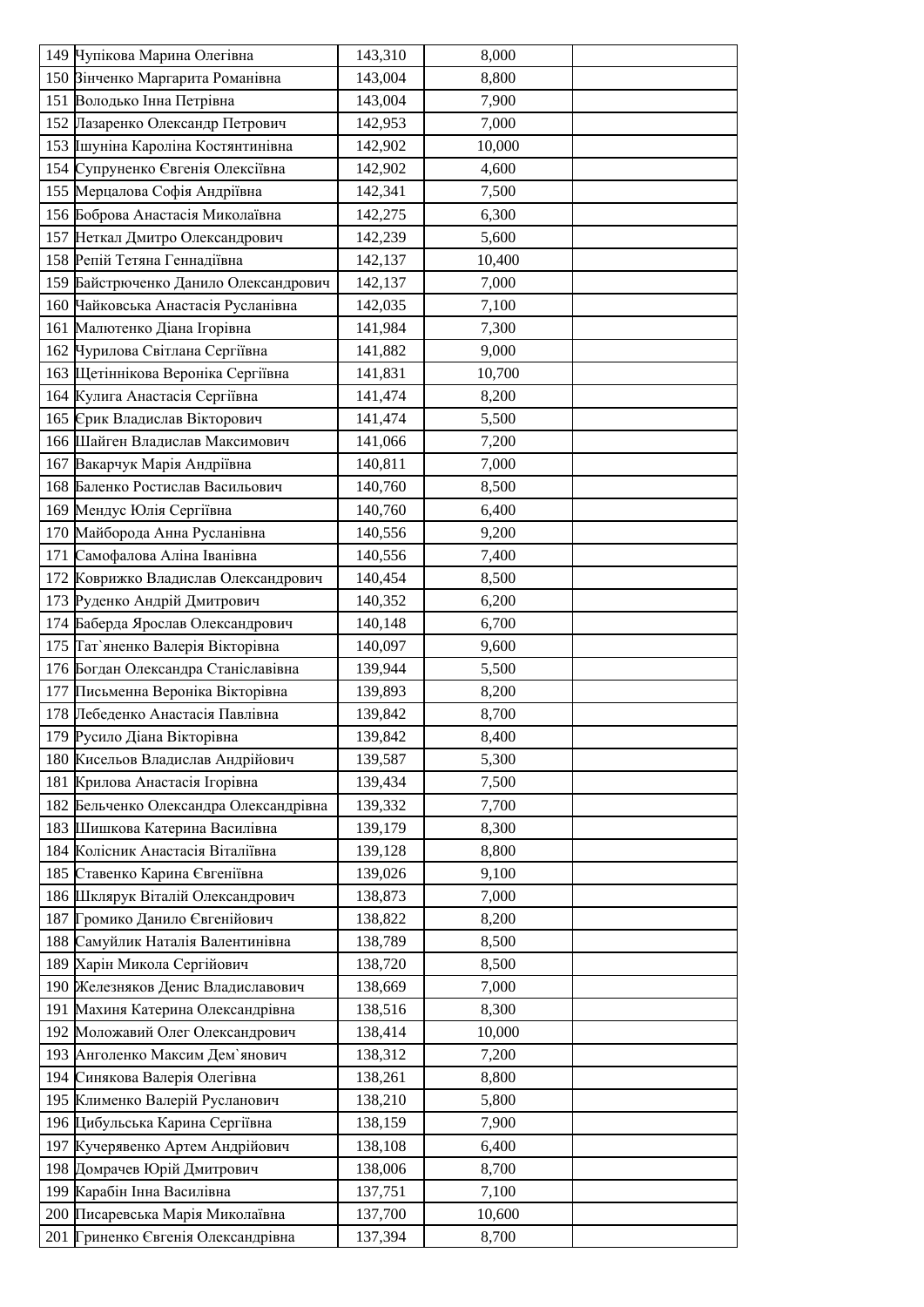| 202 Маковська Дар'я Юріївна         | 137,394 | 8,000  |  |
|-------------------------------------|---------|--------|--|
| 203 Вінчук Владислава Олександрівна | 137,343 | 7,600  |  |
| 204 Хрячкова Анна Олександрівна     | 137,292 | 5,500  |  |
| 205 Дроган Владислав Сергійович     | 137,229 | 6,900  |  |
| 206 Пеньковська Дарина Юріївна      | 137,125 | 8,400  |  |
| 207 Голуб Дар'я Сергіївна           | 136,986 | 8,100  |  |
| 208 Рибалко Олександр Сергійович    | 136,917 | 9,600  |  |
| 209 Чивіт Андрій Миколайович        | 136,884 | 8,300  |  |
| 210 Авакян Артем Петрович           | 136,680 | 7,100  |  |
| 211 Гопчій Богдан Олександрович     | 136,629 | 7,200  |  |
| 212 Стефура Віталіна Ігорівна       | 136,578 | 8,800  |  |
| 213 Сотський Олег Ігорович          | 136,527 | 9,900  |  |
| 214 Кремінь Богдана Сергіївна       | 136,425 | 9,000  |  |
| 215 Бухтіярова Ксенія Олександрівна | 136,374 | 8,000  |  |
| 216 Петриченко Маргарита Євгенівна  | 136,272 | 6,900  |  |
| 217 Жук Аліна Вікторівна            | 136,221 | 8,200  |  |
| 218 Гавро Дар'я Олександрівна       | 136,119 | 7,100  |  |
| 219 Іваненко Карина Едуардівна      | 136,017 | 7,100  |  |
| 220 Горенко Данііл Костянтинович    | 135,966 | 7,100  |  |
| 221 Шевчук Анастасія Василівна      | 135,915 | 8,800  |  |
| 222 Єрмолов Єгор Олексійович        | 135,876 | 6,000  |  |
| 223 Седих Михайло Олександрович     | 135,762 | 8,600  |  |
| 224 Масько Дмитро Костянтинович     | 135,456 | 8,100  |  |
| 225 Шинкарюк Яна Максимівна         | 135,456 | 6,500  |  |
| 226 Гулькович Євгенія Юріївна       | 134,997 | 8,300  |  |
| 227 Шокурова Каріна Олександрівна   | 134,997 | 6,300  |  |
| 228 Кущевський Михайло Юрійович     | 134,793 | 7,300  |  |
| 229 Потапенко Каріна Олександрівна  | 134,538 | 7,900  |  |
| 230 Гетерятник Владислав Сергійович | 134,538 | 4,600  |  |
| 231 Лоскар Микита Сергійович        | 133,824 | 7,600  |  |
| 232 Коняєв Володимир Олександрович  | 133,691 | 7,700  |  |
| 233 Дудинець Катерина Юріївна       | 133,467 | 8,100  |  |
| 234 Мелешкіна Кристина Олегівна     | 133,327 | 6,200  |  |
| 235 Моголівець Владислава Андріївна | 133,314 | 7,300  |  |
| 236 Деркач Анастасія Сергіївна      | 133,263 | 7,400  |  |
| 237 Клименко Даніїл Романович       | 132,753 | 6,700  |  |
| 238 Мальцева Євгенія Олегівна       | 132,702 | 7,200  |  |
| 239 Кулик Богдан Петрович           | 132,447 | 7,100  |  |
| 240 Набухотна Анна Володимирівна    | 132,345 | 6,800  |  |
| 241 Бокк Ангеліна Анатоліївна       | 132,243 | 10,500 |  |
| 242 Рудський Олександр Олегович     | 131,886 | 9,000  |  |
| 243 Козирєв Андрій Володимирович    | 131,835 | 8,600  |  |
| 244 Вагородній Ігор Валерійович     | 131,835 | 8,200  |  |
| 245 Мокляк Антон Максимович         | 131,784 | 7,000  |  |
| 246 Коваленко Матвій Олегович       | 131,733 | 6,900  |  |
| 247 Лосенко Олександр Миколайович   | 131,682 | 7,700  |  |
| 248 Бочаров Владислав Артемович     | 131,478 | 8,400  |  |
| 249 Біленко Євген Сергійович        | 131,172 | 5,800  |  |
| 250 Жила Карина Валеріївна          | 131,070 | 8,000  |  |
| 251 Сисоєва Вероніка Андріївна      | 130,968 | 9,900  |  |
| 252 Коляда Владислав Юрійович       | 130,560 | 7,900  |  |
| 253 Колодяжна Яна Сергіївна         | 130,407 | 8,700  |  |
| 254 Рувінська Ніла Русланівна       | 130,407 | 8,000  |  |
|                                     |         |        |  |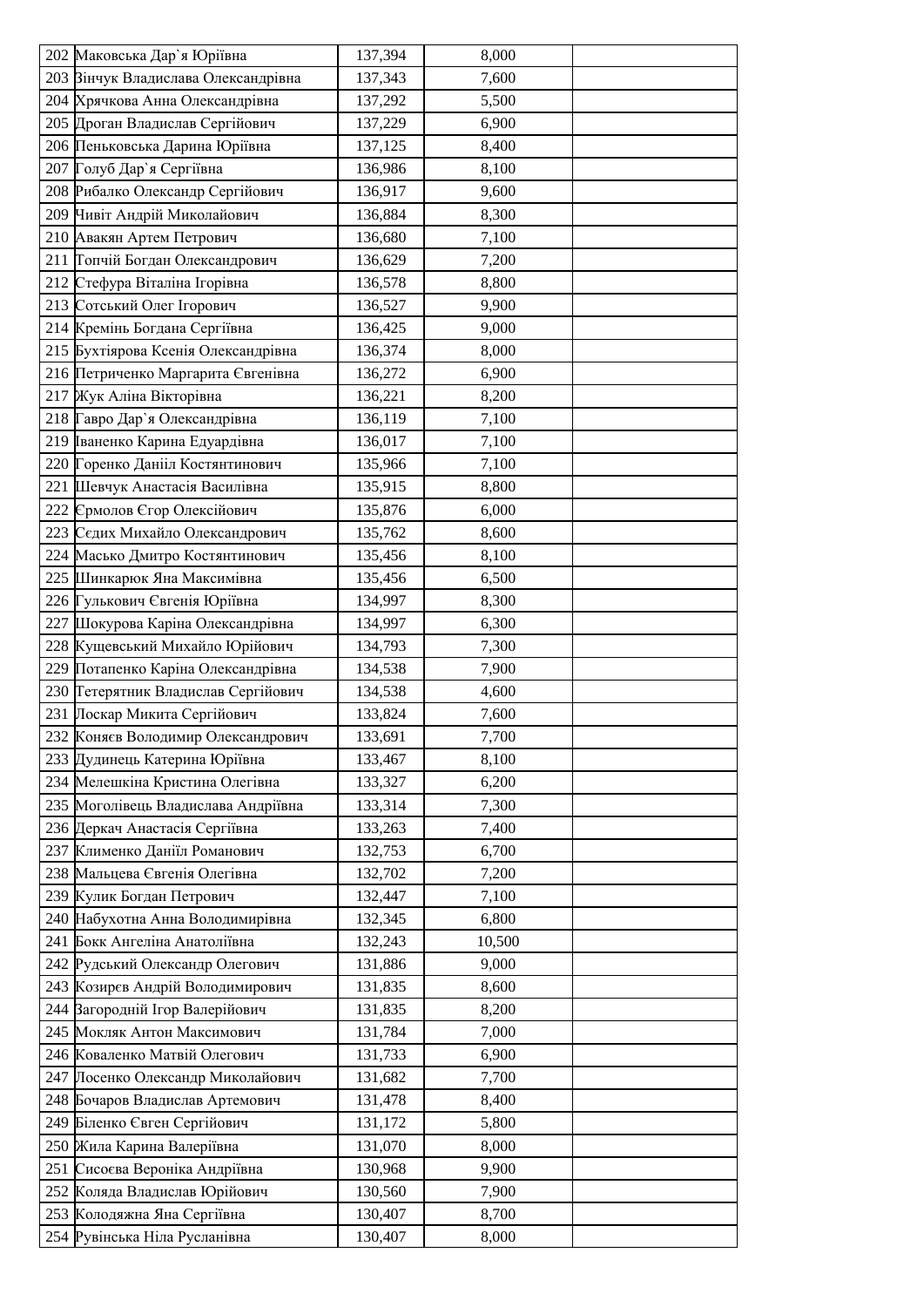| 255 Омельченко Максим Васильович       | 130,305            | 8,300          |  |
|----------------------------------------|--------------------|----------------|--|
| 256 Мертвянська Анна Олександрівна     | 130,254            | 8,800          |  |
| 257 Сера Олена Григорівна              | 129,693            | 6,000          |  |
| 258 Погорелова Каміла Максимівна       | 129,591            | 7,000          |  |
| 259 Воєвода Анастасія Юріївна          | 129,489            | 7,000          |  |
| 260 Масенцова Катерина Олександрівна   | 129,387            | 5,700          |  |
| 261 Гальченко Аліна Миколаївна         | 129,285            | 7,200          |  |
| 262 Дмитренко Богдан Віталійович       | 128,571            | 8,200          |  |
| 263 Божко Яна Андріївна                | 128,520            | 8,200          |  |
| 264 Лаптєв Антон Сергійович            | 128,265            | 7,400          |  |
| 265 Марагулов Ярослав Олександрович    | 128,112            | 6,000          |  |
| 266 Лазуткін Леонід Віталійович        | 127,908            | 7,600          |  |
| 267 Давидич В'ячеслав Андрійович       | 127,857            | 6,900          |  |
| 268 П'янкова Анастасія Олегівна        | 127,449            | 9,000          |  |
| 269 Готвянська Валерія Романівна       | 127,398            | 7,600          |  |
| 270 Городнова Олександра Олександрівна | 127,347            | 6,500          |  |
| 271 Москаленко Надія Володимирівна     | 127,347            | 6,400          |  |
| 272 Кириленко Анастасія Василівна      | 127,189            | 8,000          |  |
| 273 Овчарик Давід Олегович             | 127,092            | 6,000          |  |
| 274 Островська Марина Ярославівна      | 126,939            | 7,300          |  |
| 275 Омелян Ірина Дмитрівна             | 126,837            | 7,500          |  |
| 276 Нестеренко Анна Сергіївна          | 126,735            | 7,700          |  |
| 277 Пришлюк Павло Васильович           | 126,582            | 5,900          |  |
| 278 Соболєв Іван Сергійович            | 126,531            | 6,900          |  |
| 279 Сидоров Вадим Віталійович          | 126,429            | 6,000          |  |
| 280 Христюк Таміла Максимівна          |                    |                |  |
| 281 Сокіл Максим Євгенович             | 126,378<br>125,868 | 9,100<br>6,300 |  |
| 282 Наумов Руслан Євгенович            | 125,715            | 8,400          |  |
| 283 Гопка Данило Віталійович           | 125,154            | 7,600          |  |
| 284 Шевченко Євген Андрійович          | 125,154            | 6,900          |  |
| 285 Шумко Владислав Андрійович         | 125,103            | 7,300          |  |
| 286 Желєзняк Артур Сергійович          | 124,950            | 6,600          |  |
| 287 Забава Євгенія Віталіївна          | 124,695            | 6,300          |  |
| 288 Васильянова Ірина Анатоліївна      | 124,640            | 8,300          |  |
| 289 Шемєтова Ольга Сергіївна           | 124,593            | 6,800          |  |
| 290 Гребеньков Денис Олександрович     | 124,032            | 6,100          |  |
| 291 Білан Юрій Дмитрович               | 123,879            | 6,400          |  |
| 292 Вітко Кирило Нурійович             | 123,420            | 6,700          |  |
| 293 Лісняк Микола Ярославович          | 123,216            | 6,000          |  |
| 294 Мостова Вероніка Павлівна          | 123,114            | 7,700          |  |
| 295 Бєхова Анжеліка Сергіївна          | 122,961            | 7,600          |  |
| 296 Шульга Дар`я Іванівна              | 122,145            | 8,500          |  |
| 297 Гимощук Наталія Володимирівна      | 121,686            | 6,800          |  |
| 298 Ніколенко Сергій Віталійович       | 121,380            | 7,000          |  |
| 299 Мізєва Валерія Дмитрівна           | 121,380            | 5,200          |  |
| 300 Явецький Олександр Володимирович   | 120,666            | 7,600          |  |
| 301 Фальковська Катерина Віталіївна    | 120,666            | 6,800          |  |
| 302 Чекалов Артур Володимирович        | 120,360            | 8,600          |  |
| 303 Олійник Анастасія Максимівна       | 119,799            | 8,000          |  |
| 304 Сфимов Микита Дмитрович            | 119,697            | 7,100          |  |
| 305 Бізяєв Максим Ігорович             | 119,595            | 6,200          |  |
| 306 Федорко Жанна Сергіївна            | 119,544            | 5,800          |  |
| 307 Марохін Богдан Юрійович            | 118,983            | 6,100          |  |
|                                        |                    |                |  |